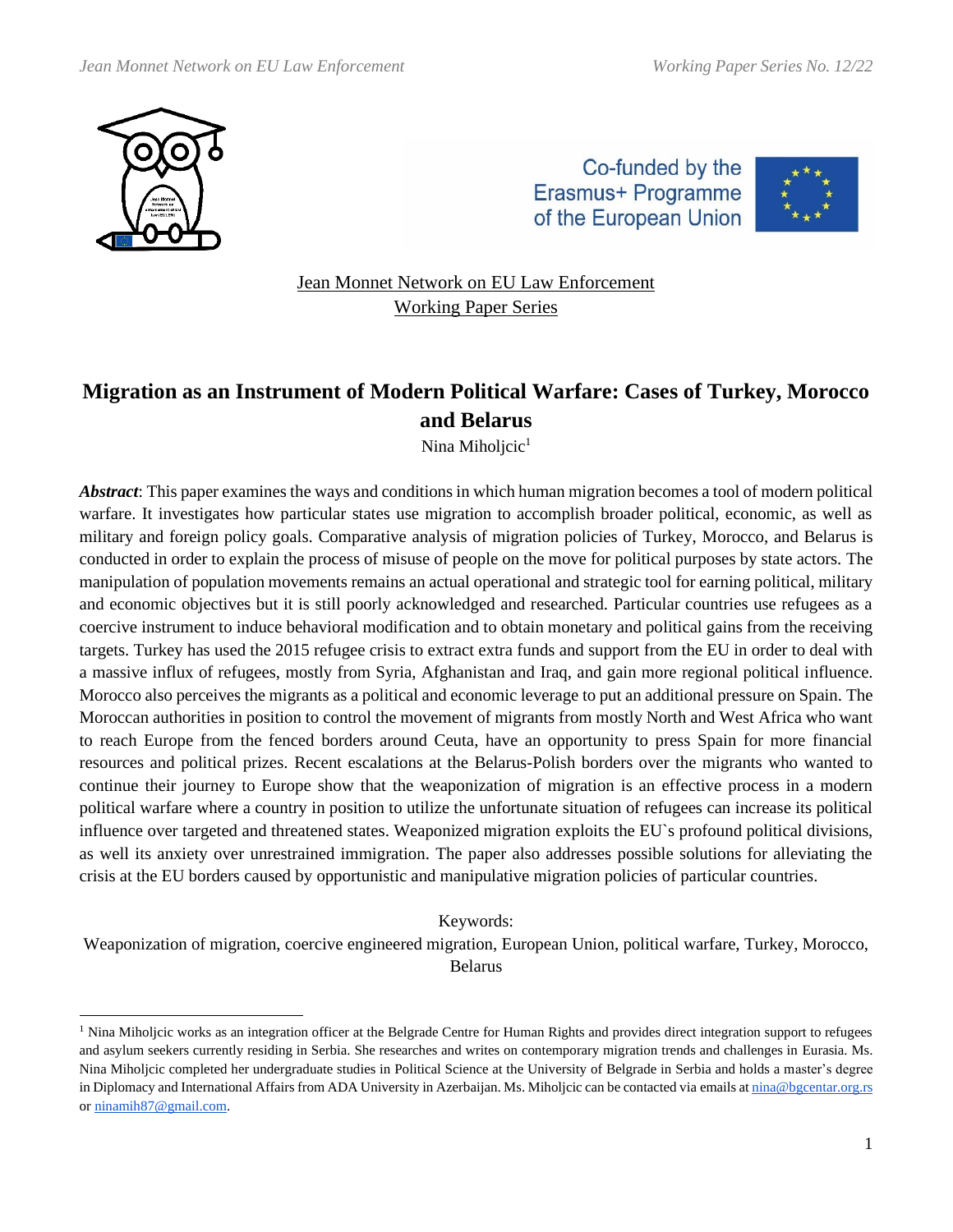#### I. Introduction

 With the rise in global mobility, international migration has become a complex and potent matter with a significant impact on countries, migrants, families and communities around the globe. Interestingly, migration has entered into the political and security realm of many receiving countries but also particular governments, which have placed human migration in the spotlight of diplomatic discords. Globalization and interconnectivity have contributed to the increase of international migration that implicates various push factors from socio-economic reasons in cases when people decide to migrate in order to improve their social and economic situation to political and security circumstances that force people to seek asylum in other safe countries due to armed conflict, political repression, wide-spread violence, or well-founded fear of persecution for reasons of race, religion, nationality, political opinion or membership in a particular social group in their country of origin.<sup>23</sup>

 However, with blooming human movements and transnationality, the clear line between conflicts and peace has become less visible and as a result migration has become one of unconventional methods of modern political warfare, as well as a tool for satisfying various goals of some state actors.<sup>4</sup> Refugee crises and massive influx of migrants are especially being exploited by certain governments as a perfect opportunity to intimidate and blackmail neighboring countries in order to extract resources and gain more political influence and power.

 The situations in which specific hostile governments threaten to use an influx of migrants as a political weapon to overcrowd border areas and cause political discomfort have become recurring events at the European Union's external borders.<sup>5</sup> Some states bordering the EU are aware how mass influxes can pose serious economic costs on the member states, which can cause internal political instability and polarization, but also trigger more restrictive immigration policies within the union and thus call in question the fundamentals of liberal democratic ideology and tolerance entrenched in the core of the EU's existence.<sup>6</sup> Neighboring governments that are weaker in terms of socioeconomic and military standards, use the opportunity of mass migration to pressure wealthier member states and extract additional funds and political support that otherwise would be difficult to achieve.

 Effectiveness of the strategy that focuses on exploiting vulnerable populations on the move is based on the expected humanitarian response from the targeted country to embrace and accept refugees. Blackmailing countries believe that the targeted countries when pressured with asylum claims and mass refugee arrivals are obliged to respond in line with their humanitarian and democratic values, which in turn creates diplomatic tensions between countries and impose serious political questions regarding immigration and liberal democratic principles in potential receiving states.

 In the mainstream discourse, refugees are usually regarded solely as a subject of international humanitarian organizations but not much as a political and security issue that creates internal political divisions and rise of the farright sentiments. However, refugee and mass migration problems have become "intensely political" due to their power to provoke domestic disputes, hostilities and tensions between nations but also undermine international security.<sup>7</sup> For all those reasons, researching the issue of generated migration as an instrument of political warfare is important and eye revealing since it exposes some state actors as manipulative and exploitative with an end goal of gaining more power and influence.

<sup>&</sup>lt;sup>2</sup> Nathan D. Steger, 'The Weaponization of Migration: Examining Migration as a 21st Century Tool of Political Warfare' (2006) Calhoun: The NPS **Institutional** Archive DSpace Repository

<sup>&</sup>lt;https://calhoun.nps.edu/bitstream/handle/10945/56815/17Dec\_Steger\_Nathan.pdf?sequence=1&isAllowed=y> accessed 24 March 2022.

<sup>&</sup>lt;sup>3</sup> 'What is a Refugee' (*USA for UNHCR*, 2022) <https://www.unrefugees.org/refugee-facts/what-is-a-refugee/> accessed 26 March 2022.  $4$  Steger (n 2)

<sup>5</sup> Blanca Garcés Mascareñas, 'Ceuta: The weaponisation of migration' CIDOB (Barcelona, May 2021)

<sup>&</sup>lt;https://www.cidob.org/en/publications/publication\_series/opinion/2021/ceuta\_the\_weaponisation\_of\_migration> accessed 26 March 2022. <sup>6</sup> Gil Loescher, *Refugee Movements and International Security*, (London: International Institute for Strategic Studies 1992) 4.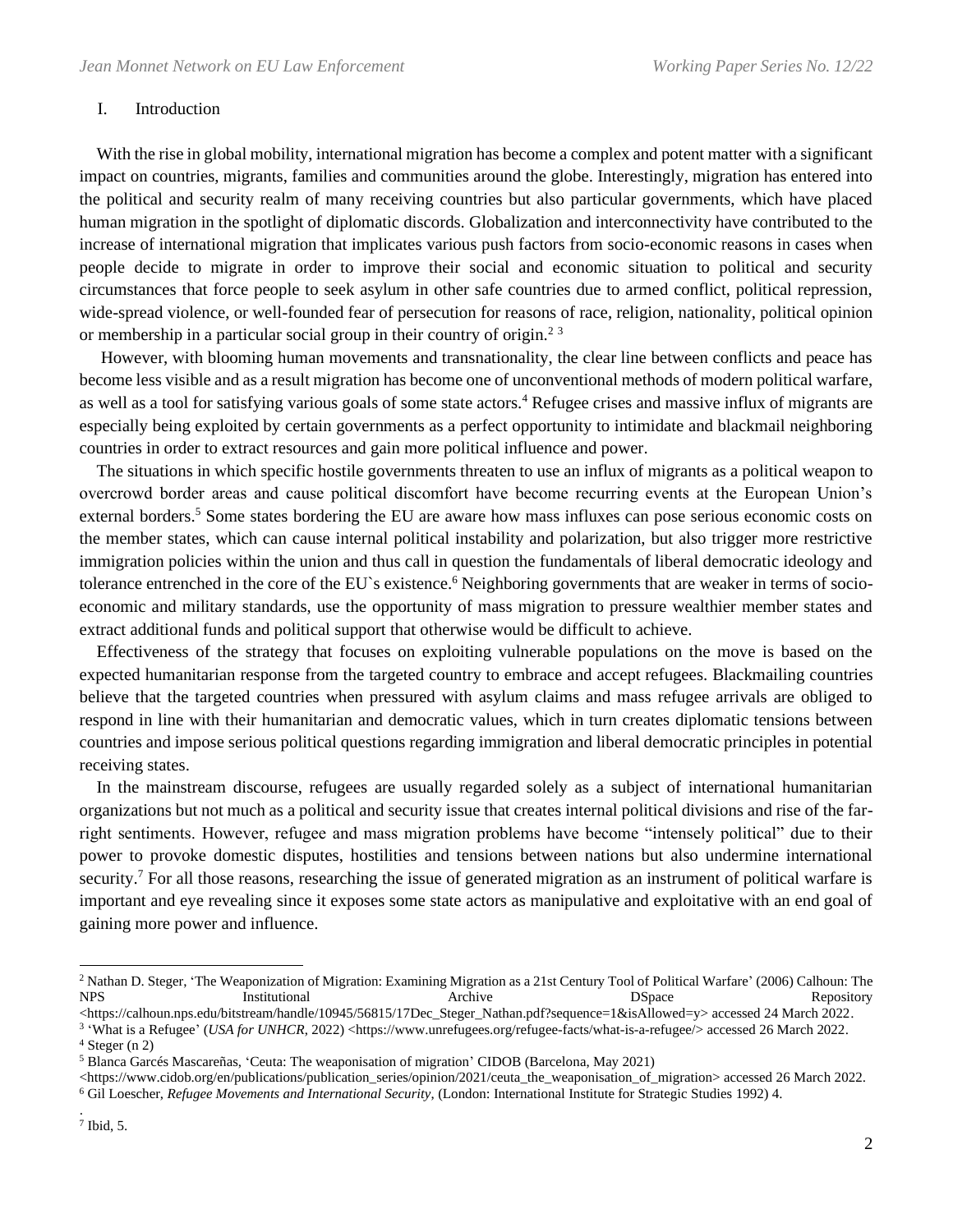Phenomenon of the instrumental manipulation of population movements remains insufficiently acknowledged despite some attempts within the international relations study to draw attention to this very important modern foreign policy instrument.<sup>8</sup> Turkish demand for more funding from the EU, the Moroccan government`s financial and political pressure on Spain to solve illegal border crossings, and most recently Belarusian behavior that included artificially generated refugee crisis in the border areas with some EU member states require better understanding of this recurring and vicious political phenomenon.

 A specific kind of engineered migration that can address particular diplomatic strife over migration issues between the EU and some of its neighboring states is the coercive type. According to Kelly Greenhill, coercive engineered migration exploits real or threatened outflows in order to achieve political and/or economic pay-offs.<sup>9</sup> Political outcomes of successful coercion that can be achieved by deterrence or compellence are observed in changed political behavior of a target state or states toward coercers. Economic gains are observed in monetary side-payments that coercers receive after pressuring and threatening targeted countries with a generated crisis such as refugee outflows.

 For weaker coercers, threats and blackmail with migration outflows are a perfect tool for manipulating stronger targets. Some countries in the absence of adequate military power use other available means to extract gains that otherwise would be impossible or less likely to receive. Weaker challengers can generate migration crises and force powerful states to yield demanded concessions. This strategy is effective because weak actors that manufacture crises can concurrently propose how to resolve them if the targeted actors agree to the financial or political payments, which consequently increases negotiating power of the former.<sup>10</sup>

## II. Case of Turkey

 Ever since the 2015 Syrian refugee crisis, Turkey has been manipulating the refugee outflows to extract financial resources from the EU but also to achieve certain military and political goals in the war-torn Syria. Since 2014 Turkey has been the largest refugee-hosting country in the world.<sup>11</sup> The UNHCR agency estimated that in 2021 Turkey had 3.6 million Syrians under temporary protection and over 330,000 refugees and asylum seekers under international protection.<sup>12</sup> Such an overpowering number of refugees has definitely caused a serious economic and political crisis in the host country. Concurrently, the Turkish authorities have started to perceive this number as an opportunity to blackmail and threaten the EU in order to yield financial and political concessions.

 The weaponization of migration has equipped Turkey to act as provocateur and coercer in a negotiation process with the EU over provision of funds for the resolution of the migration influx crisis as well as for gaining tacit approval for its military interventions in northern Syria. Turkey has realized how refugees can become a powerful tool in achieving foreign policy goals that would otherwise be hard to accomplish.

 Each time Turkey assesses the need to obtain either economic or political concessions it can encourage Syrian refugees to move to Europe and thus pressure the union to act according to its demands.<sup>13</sup> Signing a deal between the EU and Turkey in 2016 was the product of successfully applied coercive engineered refugee crisis. This deal

<sup>9</sup> Kelly M. Greenhill, 'Strategic Engineered Migration as a Weapon of War' (2008) 10(1) Civil Wars

<https://doi.org/10.1080/13698240701835425> accessed 29 March 2022.

<sup>8</sup> See: Gil Loescher, *Refugee Movements and International Security*, (London: International Institute for Strategic Studies 1992) and Kelly M. Greenhill, *Weapons of Mass Migration: Forced Displacement, Coercion, and Foreign Policy* (Cornell Studies in Security Affairs 2016).

<sup>&</sup>lt;sup>10</sup> Mark Habeeb, *Power and Tactics in International Negotiation: How Weak Nations Bargain with Strong Nations (Baltimore, MD: The Johns* Hopkins UP 1988).

<sup>&</sup>lt;sup>11</sup> 'UNHCR Turkey - Fact Sheet September 2021' (ReliefWeb, 17 September 2021) <https://reliefweb.int/report/turkey/unhcr-turkey-factsheet-september-2021-entr> accessed 30 March 2022.

 $\frac{12 \text{ Ibid.}}{13 \text{ g}}$ <sup>13</sup> Seth J. Frantzman, 'Turkey weaponizes refugees against Europe' (*The Hill*, 3 October 2020) <https://thehill.com/opinion/international/486291-turkey-weaponizes-refugees-against-europe/> accessed 30 March 2022.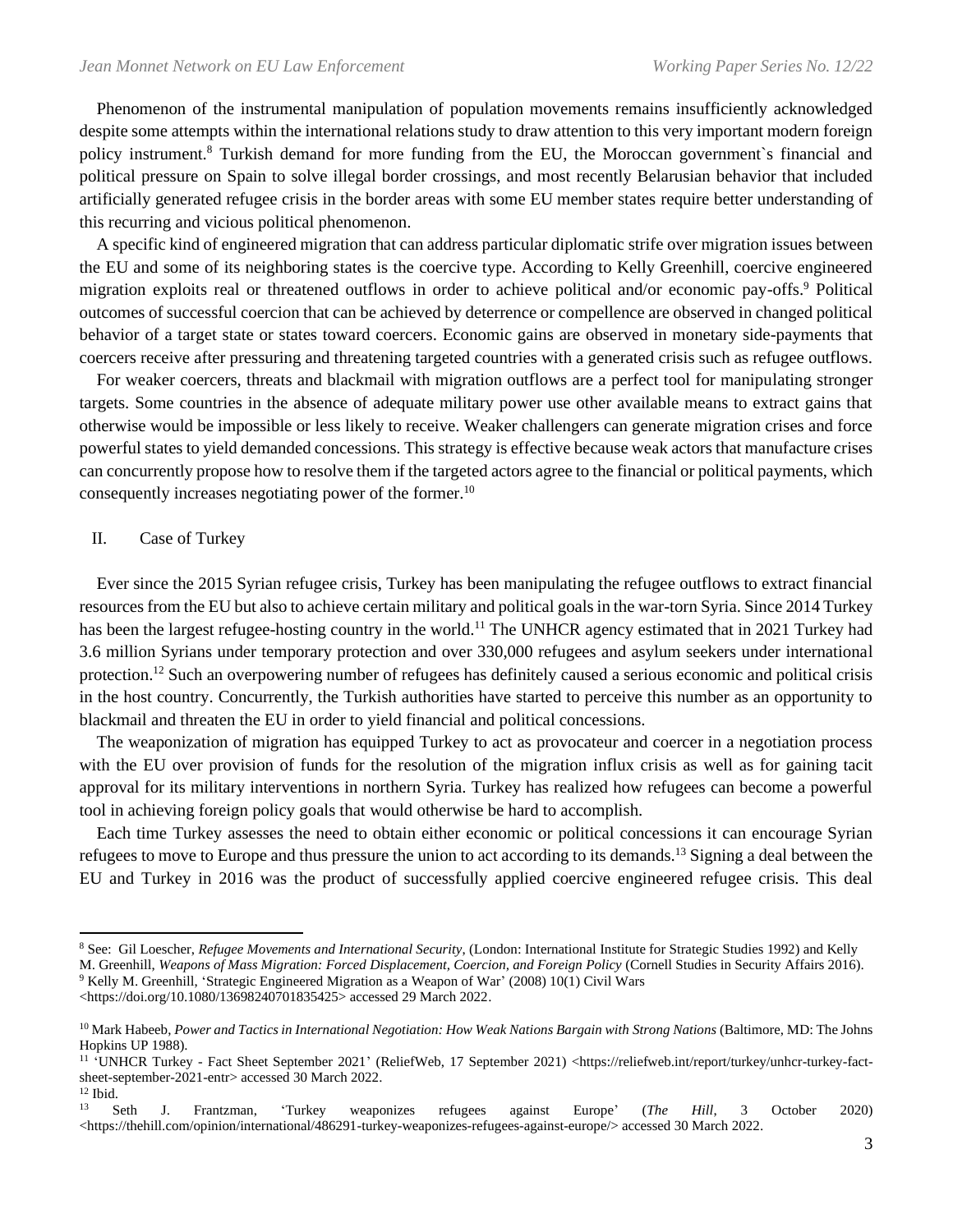proposed that all new irregular migrants crossing from Turkey on Greek islands would be returned to Turkey.<sup>14</sup> The agreement, indeed, was very successful in reducing the number of asylum-seekers heading to other European countries. However, it created other repercussions such as overburdening the Greek asylum system due to the huge number of asylum applications submitted in order to avoid deportation. Moreover, this deal was harshly criticized as inhumane due to its support to the unfair and unnecessary containment policy leaving many in impoverished and miserable conditions.<sup>15</sup> From a broader perspective, the deal provided Turkey with a tried-and-tested method to impose its interests and gain concessions from the EU by utilizing the fear of a new refugee influx that deeply concerns many member states.

 European Union countries felt relieved after signing the deal in 2016 that prevented many refugees and migrants from reaching their territories. However, the European Commission had to promise billions of euros in financial assistance to Turkish officials in order to force many refugees to stay and get international protection in Turkey.<sup>16</sup> Ever since the refugee crisis in 2015, the leaders of EU nations have been anxious over the large migration influx that has been causing internal quarrels and divisions. Even though all EU member states are signatories of the 1951 Refugee Convention and the 1967 Protocol Relating to the Status of Refugees that specify a state's commitments and responsibilities in protecting vulnerable refugees on their soil<sup>17</sup>, the majority of members are still eager to contain the migration crisis as far as possible from their borders.

 The wide-spread feeling of discomfort toward the migration crisis within the EU is based on the very costly economic and political outcome of hosting a considerable number of refugees. Accommodating Syrian refugees has turned into an "economically taxing and politically polarizing" issue for many EU nations.<sup>18</sup> Furthermore, recent terrorist attacks in several European cities have implanted a daunting idea that potential terrorists might penetrate the EU territory using the migration influx.<sup>19</sup> Such domestic issues have forced many political officials in the EU to impose conservative immigration policies and become a subject of external blackmailing instead of following international humanitarian obligations to protect and host refugees.

 Furthermore, the Turkish government has been using refugees to suppress EU`s criticism regarding Turkey`s foreign policy objectives and military interventions in Syria. In 2019, Turkey initiated 'Operation Peace Spring', which was the third major Turkish military intervention in northeastern Syria since 2016 that continued extending Turkish efforts to handle the PKK terrorist threat as well as the internal crisis over Syrian refugees.<sup>20</sup> Turkey considers its military interventions in Syria as a tool to tackle its internal crisis that has remained present since the failed military coup in 2016 but also because of ever-increasing refugee presence that has caused elevated social tensions within the society. The Turkish President Recep Tayyip Erdogan wanted to ease social pressure by proposing to create a 'safe zone' in the Kurdish Autonomous Administration of North and East Syria where Syrian refugees could resettle from Turkey. However, such an idea seems unfeasible especially due to the unstable and unsafe environment, which makes the region prone to installing new refugee crises rather than an attractive place for refugees to return.

 The EU–Turkey disagreements will continue to grow especially because of the opposite stance on the Turkish offensive in northern Syria. After criticizing the latest Peace Spring operation, Europe once again put itself in a

<https://apnews.com/article/2eb94ba9aee14272bd99909be2325e2b> accessed 31 March 2022.

<sup>14</sup> 'EU-Turkey statement, 18 March 2016' (*European Council*. 18 March 2016) <https://www.consilium.europa.eu/en/press/pressreleases/2016/03/18/eu-turkey-statement/>accessed 31 March 2022.

<sup>15</sup> Elena Becatoros, '3 years on, what's become of the EU-Turkey migration deal?' (*AP News*, 20 March 2019)

<sup>16</sup> Ibid.

<sup>&</sup>lt;sup>17</sup> UNHCR 'States Parties to the 1951 Convention relating to the Status of Refugees and the 1967 Protocol'

<sup>&</sup>lt;http://www.unhcr.org/protect/PROTECTION/3b73b0d63.pdf.> accessed 2 April 2022

 $18$  Steger (n 2)

 $19$  Ibid.

<sup>20</sup> Branislav Stanicek, 'Turkey's military operation in Syria and its impact on relations with the EU' (*European Parliamentary Research Service,* November 2019) <chrome-

extension://efaidnbmnnnibpcajpcglclefindmkaj/https://www.europarl.europa.eu/RegData/etudes/ATAG/2019/642284/EPRS\_ATA(2019)642 284\_EN.pdf> accessed 5 April 2022.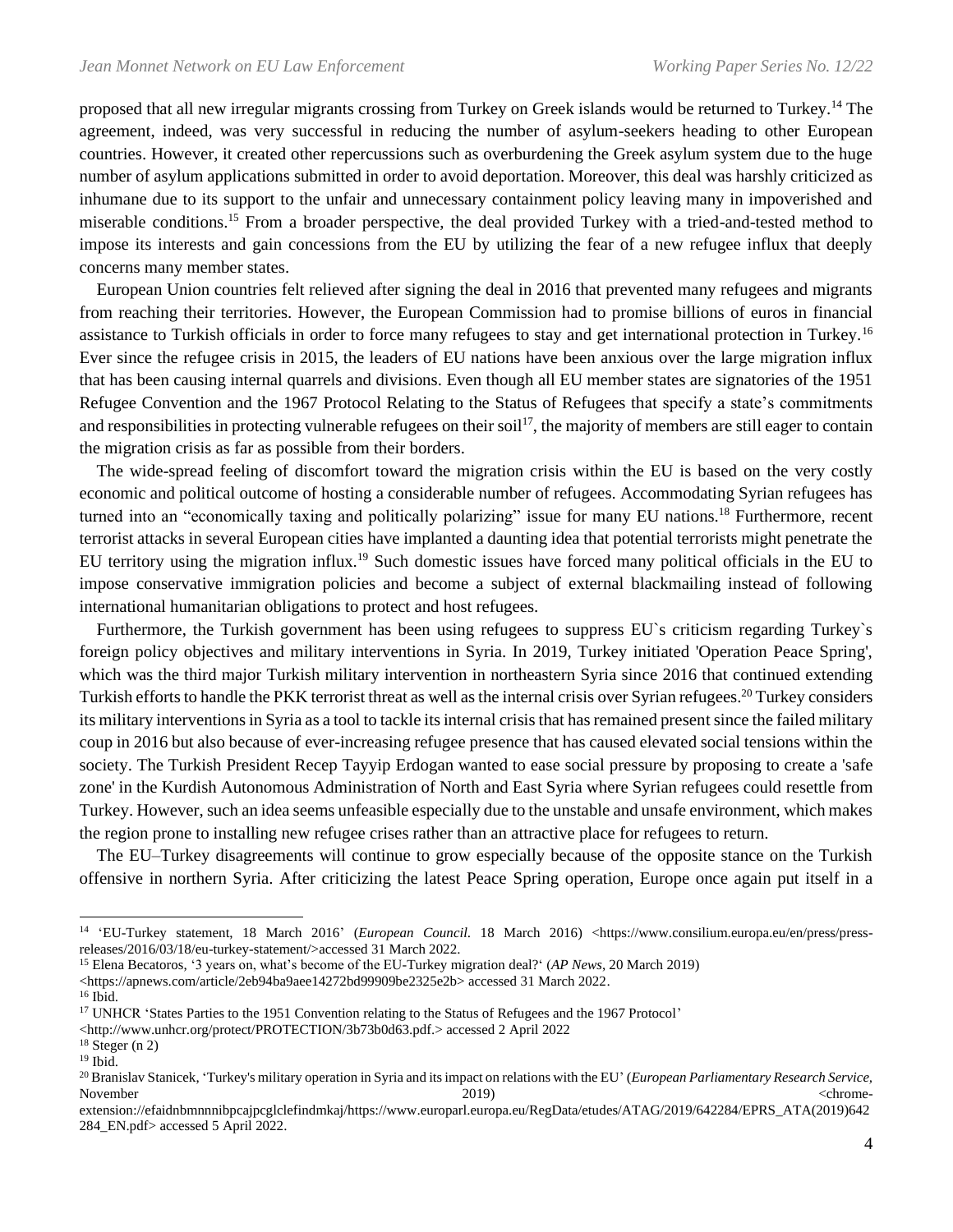vulnerable position susceptible to Turkey's coercive migration policy. President Recep Tayyip Erdogan responded to the criticism with the following words: "Hey EU, wake up! I say it again; if you try to frame our operation there as an invasion, our task is simple: we will open the doors and send 3.6 million migrants to you."<sup>21</sup>

 The EU's stance on the migration crisis in Turkey remains cautious for various reasons. First of all, the Syrian war still produces a serious refugee crisis which consequently has been consistently increasing the number of refugees in Turkey. In 2016, Turkey had 2.5 million Syrian refugees, however, that number has risen over the years reaching 3.6 million Syrian refugees and additional 400,000 refugees mostly from Afghanistan, Libya and Iran.<sup>22</sup> Despite all this, there are positive tendencies coming from both sides to reinvigorate EU-Turkey relations.

 Negotiations related to the reinforcement of Turkey's accession process, which includes strengthening official political channels of communication between Turkey and the EU, encouraging visa liberalization for Turkish citizens, bolstering collaboration and coordination in the fields of irregular migration and asylum-seekers management, as well as the terrorism related issues are all aimed at creating a prosperous bilateral relationship.<sup>23</sup>

 The EU is interested in helping Turkey to alleviate its refugee crisis especially due to the present danger of a new massive refugee influx for which the union might not be well prepared. However, Erdogan has recently stated that the EU has not provided meaningful support to Turkey in tackling the migration crisis and that the 2016 agreement requires revision.<sup>24</sup> Even though the deal might need an update, there is also the possibility that Turkey could once again threaten with coercive measures and put forward its agenda to the negotiating table with the EU during the next round of talks regarding revision of the agreement.

### III. Case of Morocco

 Due to its favorable geographic position as an important connection between North Africa and Europe, Morocco remains both a destination and transit country for international migrants.<sup>25</sup> Many migrants and refugees who travel from Sub-Saharan Africa to Morocco want to cross and start anew in Europe. However, such a considerable number of people seeking for international protection or better economic conditions in the European continent provides Morocco with a powerful bargaining tool for extracting financial and political concessions from the EU, especially from Spain with which it shares a direct land border in Ceuta and Melilla - the two tiny Spanish enclaves. The Spanish-Moroccan border in Ceuta plays an important role in migratory flows from Africa to Europe and as such represents a contested point in Madrid-Rabat relations because of political pressure on the border that the Moroccan authorities can create for purposes of gaining political or economic benefits from Spain.

 In the context of coercive engineered migration, Morocco has proved to be a consistent coercer that is capable of using migration as a weapon in political warfare by controlling the immigration valve according to its interests.<sup>26</sup> The Moroccan state continues to threaten with migration pressure on the border in Ceuta in order to force Spain to act according to its demands and interests that are not solely financial but recently more political as well. The coronavirus pandemic has surely affected both countries creating more tensions over migration issues while economies have been struggling to recover. The EU has been financially supporting Morocco for many years in exchange for tightly controlled fenced borders. It is estimated that between 2007 and 2021 the Moroccan state received around 13 billion

<sup>21</sup> See in: Arthur Jennequin, `TURKEY AND THE WEAPONIZATION OF SYRIAN REFUGEES` (*Brussels International Center*, January 2020) <https://www.bic-rhr.com/sites/default/files/inline-files/ME%20Policy%20Report%20-

<sup>%20</sup>Turkey%20and%20the%20Weaponization%20of%20Syrian%20Refugees%20-%20Jan%202020.pdf> accessed 5 April 2022. <sup>22</sup> Ibrahim Kalin, 'An updated migration deal can revitalise Turkey-EU relations' (*ECFR Council*, 19 March 2021) <https://ecfr.eu/article/an-

updated-migration-deal-can-revitalise-turkey-eu-relations/> accessed 8 April 2022.

 $23$  Ibid.

<sup>&</sup>lt;sup>24</sup> `Erdogan tells EU envoys bloc ignored Turkey's efforts to improve ties` (Reuters, 13 January 2022) <https://www.reuters.com/world/middleeast/erdogan-tells-eu-envoys-bloc-ignored-turkeys-efforts-improve-ties-2022-01-13/> accessed 13 April 2022.

<sup>&</sup>lt;sup>25</sup> 'Country Profiles: Morocco' (*Migrants & Refugees*, 2020) <https://migrants-refugees.va/country-profile/morocco/> accessed 22 April 2022. <sup>26</sup> José Ignacio Torreblanca, 'This time is different: Spain, Morocco, and weaponised migration' *ECFR.EU* (26 May 2021) <https://ecfr.eu/article/this-time-is-different-spain-morocco-and-weaponised-migration/> accessed 21 April 2022.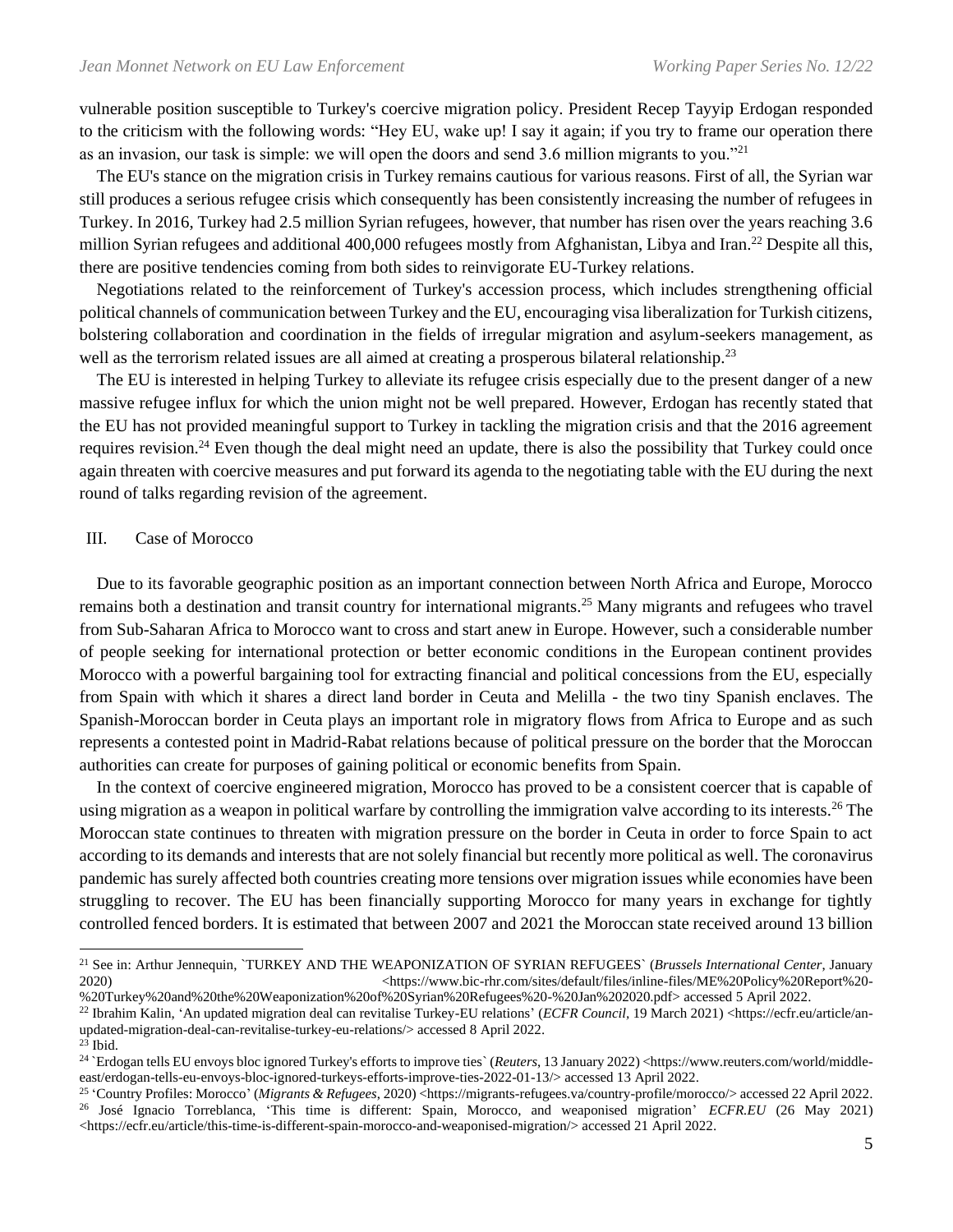euros in development funds from the EU as compensation for heavily guarded borders.<sup>27</sup> Morocco is a weaker state in comparison to Spain and the EU, which, in the context of asymmetrical leverage, has at its disposal non-traditional means of warfare such as migrants and refugees.

 In addition to monetary goals, the Moroccan government has been using migrants and refugees as an instrument for extracting political concessions from the EU especially in terms of political and diplomatic support over its complex foreign policy goals. Morocco also perceives the migration crisis as a leverage and powerful tool particularly in diplomatic rows with Spain. Recent surge of thousands of people in Ceuta followed the news that a Spanish hospital had accommodated the Polisario Front's leader, Brahim Ghali, for covid-19 treatment. Such an abrupt influx of migrants and refugees in this small Spanish African enclave was a result of an increasing diplomatic tension between Madrid and Rabat over the question concerning Western Sahara status.<sup>28</sup> Moroccan officials were irritated by the Spanish decision to hospitalize the leader of a rebel group fighting for the independence of Western Sahara from Morocco and responded with opening fences to the Spanish enclave.

 Morocco`s foreign policy efforts are mainly focused on gathering support for its claims to Western Sahara territory. In December 2020, then-president of the US, Donald Trump, officially recognized Moroccan sovereignty over Western Sahara, which was an astonishing achievement for Moroccan diplomacy. However, the recognition required a counter favor, the Moroccan state had to establish diplomatic relations with Israel. Recent developments have shown that Spain and Morocco have been settling their diplomatic rows over Western Sahara. The diplomatic tensions between Madrid and Rabat that erupted in April 2021 when Spain permitted Western Sahara's independence leader Brahim Ghali to be treated for Covid-19 at a Spanish hospital and following migration crisis in Ceuta have seemingly diminished. The Spanish government officially supported the North African kingdom's plan for Western Sahara as a territory with limited autonomy under Moroccan sovereignty.<sup>29</sup> Such newly developed events depict a new phase in Madrid-Rabat relations that might have resulted from Morocco`s successfully applied coercive engineered migration.

 Weaponization of migration in Ceuta is a method of warfare that Morocco has been installing rather successfully against Spain and the EU but also as a reminder that the Moroccan state has a powerful mean to create chaotic and alarming environment at and beyond its borders in order to coerce or force its neighbors to act according to its interests.<sup>30</sup> There is also a unique feature of the Moroccan strategic use of migration, unlike Turkey that has been using refugees from other countries mostly those fleeing the Syrian war, Morocco, beside migrants in transit, uses its own citizens who are in a desperate situation and additionally impoverished by the pandemic willing to risk their lives to cross the border. In addition to the readiness of thousands of people to endanger their lives and migrate to the other side, Morocco has frightened neighbors that are still quick to respond to any threat concerning possible migration influx.

 The Moroccan authorities are well aware that any significant migration crisis especially if it includes a considerable number of unaccompanied minors can provoke a rise of radical right-wing parties and movements in Spain and across the EU but also the feeling of anxiety among Spanish citizens that in return can only create more internal political crisis.<sup>31</sup> In case of migration in Ceuta, many underaged migrants who are being allowed to cross the border are in a very vulnerable situation and the Spanish government is obliged to provide them protection which makes the

29 'Spain's Sanchez visits Morocco, marking 'new phase' after Western Sahara reversal' *France24* (Paris, 7 April 2022)

<sup>27</sup> Nicholas Casey and José Bautista, `'Come On In, Boys': A Wave of the Hand Sets Off Spain-Morocco Migrant Fight' *The New York Times* (New York City, 2 June 2021) <https://www.nytimes.com/2021/06/02/world/europe/spain-ceuta-migrants-morocco.html> accessed 22 April 2022.

<sup>28</sup> Elian Peltier, 'Spain Sends Troops to African Enclave After Migrant Crossings Jump' *The New York Times* (New York City, 18 May 2021) <https://www.nytimes.com/2021/05/18/world/europe/spain-migrants-ceuta-morocco.html> accessed 22 April 2022.

<sup>&</sup>lt;https://www.france24.com/en/africa/20220407-spain-s-sanchez-on-historic-morocco-visit-after-western-sahara-reversal> accessed 23 April 2022.

<sup>30</sup> Mascareñas (n 5)

<sup>31</sup> Torreblanca (n 26)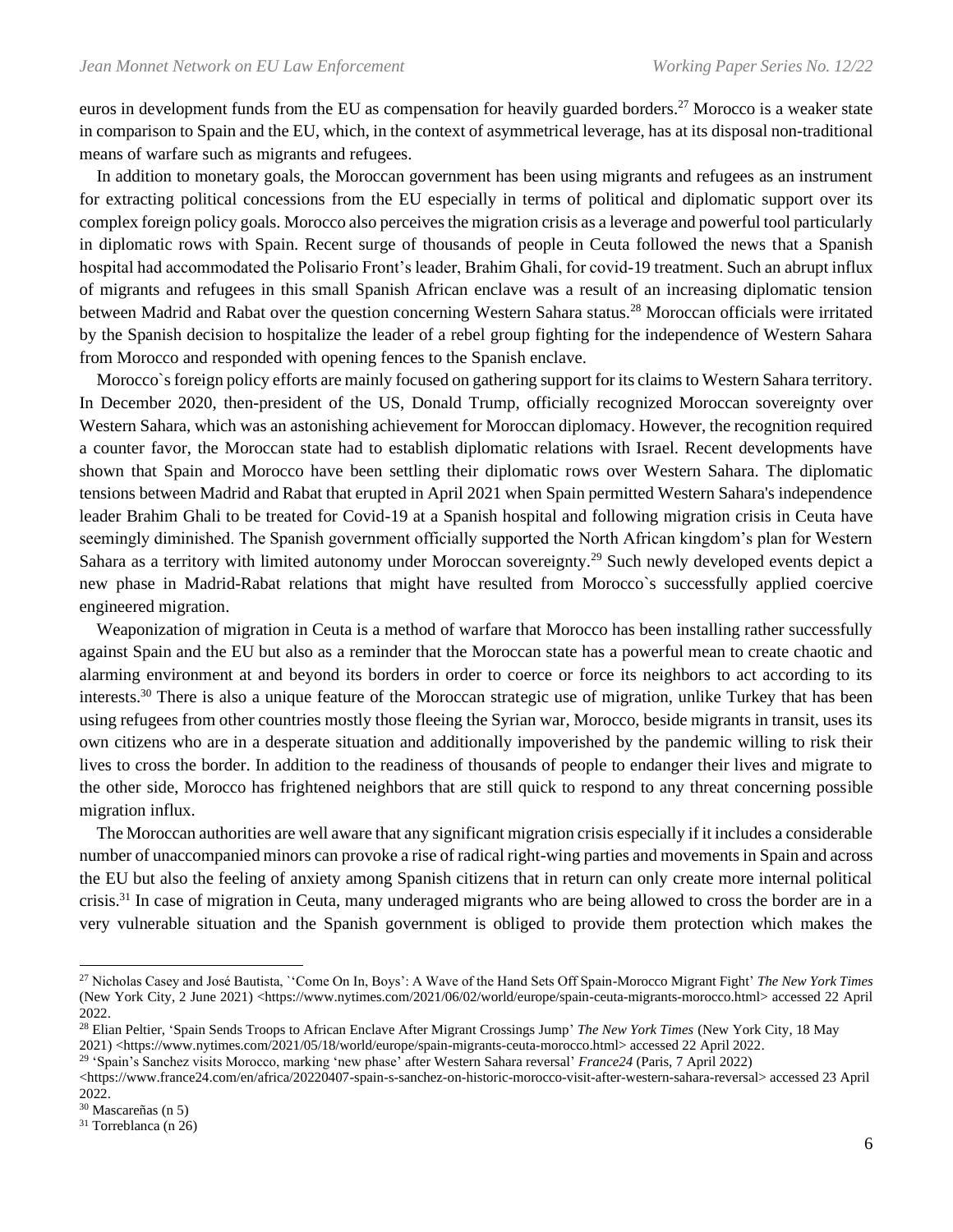migration influx from Morocco even more controversial and nerve wracking for Spain. This altogether provides the Moroccan state with a perfect staging environment for successful execution of the coercive engineered migration.

#### IV. Case of Belarus

 Belarus` recent role in incitement of an unprecedented influx of migrants in the neighboring Latvia, Lithuania, and Poland can be attributed to the spread of weaponized migration on European soil.<sup>32</sup> The case of Belarus shows that migration has become a newly developed, effective tool in the EU`s neighborhood for coercive politics that is designed for obtaining political concessions. Social unrests that followed the 2020 fraudulent presidential elections in Belarus were met with regime`s violent suppression of peaceful demonstrations, detainment and persecutions of political opponents. Such harsh regime`s response provoked the EU to impose a package of restrictive measures against particular individuals and entities in Belarus.<sup>33</sup> Despite foreign sanctions, criticism over serious abuse of human rights and constant suppression of civil freedoms in Belarus, Alexander Lukashenko`s regime has been finding ways to continue crushing domestic opposition as well as coercing and blackmailing its neighbors with creative methods of political warfare. After an unprecedented event that included forced landing of a Vilnius-bound flight in Minsk, in order to arrest a dissident journalist who was among the passengers, the EU decided to impose another set of sanctions that angered and provoked a long-term Belarusian strongman, Alexander Lukashenko, to exploit a humanitarian crisis in a perverted way.

 The Belarus` regime fabricated quite efficiently a migration crisis by easing the entry policy procedures for Middle Eastern migrants to arrive in Belarus and then managing their journey to the borders it shares with some EU member states.<sup>34</sup> In a short period, Latvian, Lithuanian, and Polish areas bordering Belarus were overwhelmed with a significant number of illegal crossings of mostly migrants from the Middle East. The EU was unprepared for such a vicious game where displaced people were used as pawns in a coercive geopolitical strategy. The Belarusian tactic of artificially created migration routes has shown how people on the move can be exploited for installing crisis and instability in the neighboring countries.

 Alexander Lukashenko has an excellent understanding of internal fragility that the EU has faced, especially concerning border controls and accommodating asylum seekers and refugees. Even though the Belarus President has refused to admit that Belarus has used displaced people to blackmail and threaten Europe, his words that the country has reacted to foreign pressure "according to its capabilities" are a clear sign that the weaponization of migration has been included in the country's foreign policy agenda.<sup>35</sup> Countries such as Latvia, Lithuania, and Poland facing Belarus` migration backlash have reacted by declaring a state of emergency, placing razor-wire fences and deploying army forces on the borders to prevent illegal crossings.

 Even though immigration is perceived as a controversial and complex matter in many regions, the EU has an additional level of complexity which makes it more susceptible to exploitation and political pressure on the issue of migration influxes.<sup>36</sup> Member states at their national level can effectively control external borders, however, since the EU imposes free and borderless travel within its territory it is very difficult to control migration inside the bloc or take responsibilities for such internal flows. Due to the lack of institutionalized procedures for administering

<sup>36</sup> Hall, Fleming and Shotter (n 34)

 $32$  Tamara Šuša, 'How is Migration Weaponised? The Case of Belarus' European Policy Centre (Belgrade, 20 September 2021) <https://cep.org.rs/en/blogs/how-is-migration-weaponised/> accessed 25 April 2022.

<sup>33</sup> 'Belarus: Alexander Lukashenko and 14 other officials sanctioned over ongoing repression' (Council of the EU, 6 November 2020)  $\lt$ https://www.consilium.europa.eu/en/press/press-releases/2020/11/06/belarus-alexandr-lukashenko-and-14-other-officials-sanctioned-overongoing-repression/> accessed 25 April 2022.

<sup>34</sup> Ben Hall, Sam Fleming and James Shotter, 'How migration became a weapon in a 'hybrid war'' Financial Times (London, 5 December 2021) <https://www.ft.com/content/83ece7e4-cc71-45b5-8db7-766066215612> accessed 26 April 2022.

<sup>35</sup> Jon Henley, Andrew Roth and Jennifer Rankin, 'Latvia and Lithuania act to counter migrants crossing Belarus border' *The Guardian* (London, 10 August 2021) <https://www.theguardian.com/world/2021/aug/10/latvia-and-lithuania-act-to-counter-migrants-crossing-belarusborder> accessed 27 April 2022.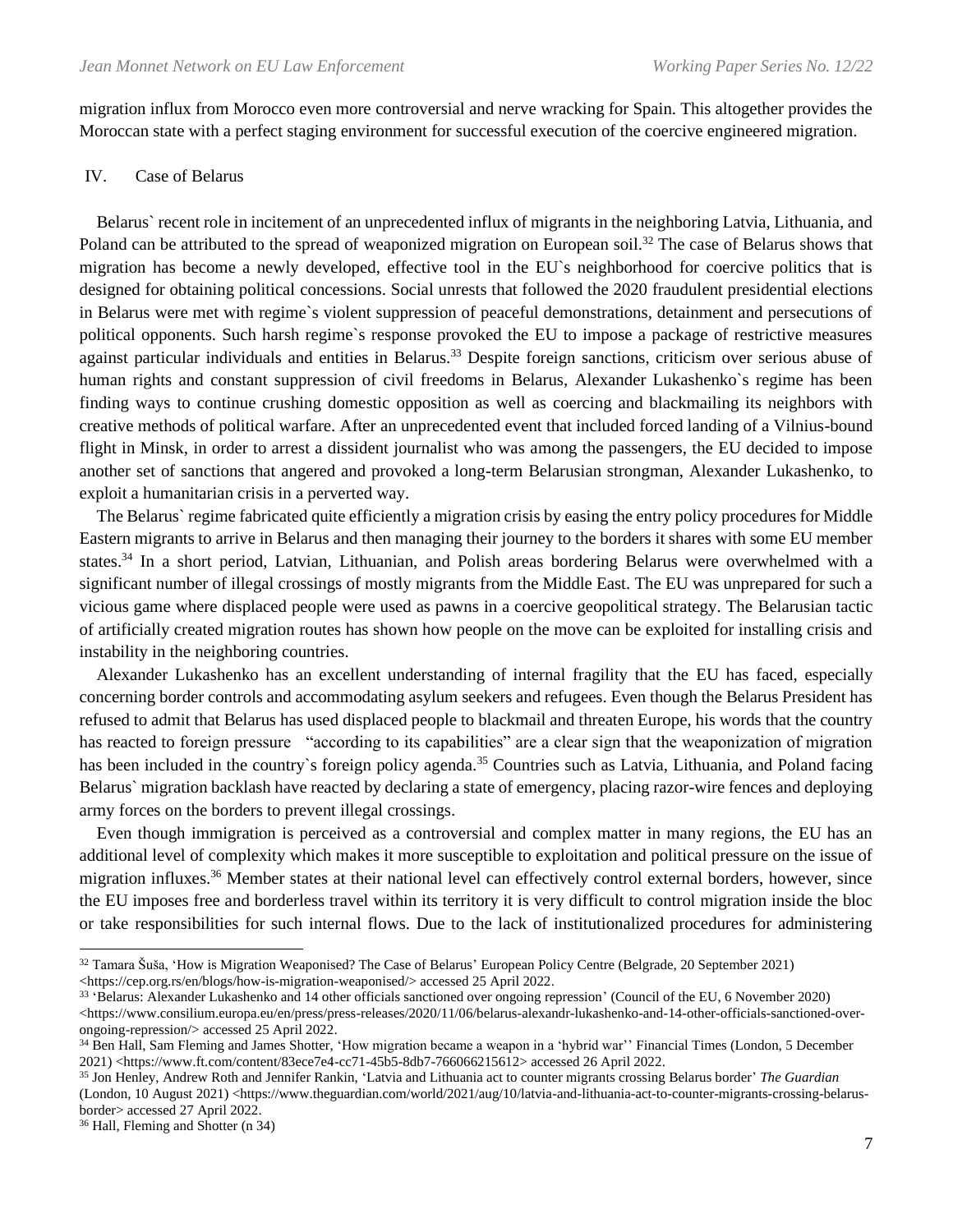migration movements within the union and ineffective system of sharing responsibility for asylum seekers, the EU encounters a deep crisis every time it experiences a considerable and abrupt migration influx.

 Moreover, particular member states are more vulnerable to migration crises than others. For instance, those states that are the first country of arrival or desired destinations have more difficulties to resolve domestic disputes over immigration policy and accommodate a significant number of displaced people. Such issues lead to more divisions and distancing among member states, which consequently makes the bloc politically vulnerable to external coercive strategies.

 The Belarusian regime deliberately weaponizes migration as a way to retaliate for the EU sanctions against Belarus but also to test neighboring systems of defense and exploit law binding principles of non-refoulement. European states are bind by international refugee law and European Court of Human Rights rulings concerning migration, which restrain them from returning refugees to a country where they would face torture, cruel, inhuman or degrading treatment or where their lives would be put at serious risk.<sup>37</sup> As a consequence, many migrants have been stuck at the border areas in Central European forests living in inhuman conditions facing almost impregnable obstacles and hostile border guards. Although Lukashenko has risked engineering mass migration movements that once triggered can be difficult to control, such a political move has shown an enormous potential for coercing and threatening the neighbors.

#### V. How to Alleviate the Effects of Coercive Engineered Migration?

 The EU has become a target through the weaponization of a migration "crisis" created by its close neighbors that want to coerce and extract additional financial resources as well as political support for their foreign policy goals. It is important to acknowledge that the issue of using vulnerable displaced people as a tool in an engineered migration represents a serious and dangerous, but also powerful tactic employed by particular states. Countries such as Turkey, Morocco, and Belarus have been instigating coercive generated migration at the bloc`s borders in order to obtain economic and political payments. Even though Ankara and Rabat have gained a considerable financial aid from the union in order to alleviate migration inflows they have also incorporated their political agendas into an exploitative strategy which implies receiving political support from target countries or restraining them from conducting certain diplomatic actions. In the case of Belarus, coercive generated migration was predominantly political-oriented since the Belarus regime wanted to punish the EU for previously imposed sanctions and concurrently discourage them from further sanctioning.

 Even though the methods for alleviating coercive generated migration at the EU`s doorstep are limited and with unpredictable outcomes, the issue is serious enough to demand extensive deliberation about problem solving mechanisms. Policy solutions for the state-level exploitation of migration flows require better comprehension of past examples of weaponized migration. Such understanding of the issue can help targeted states to engage themselves in the preemptive negotiations with would-be weaponizers to prevent further escalations.<sup>38</sup> More openness toward the potential weaponizing states and less self-oriented diplomacy can reduce future crises and hostilities.

 Another approach to dealing with the issue of weaponized migration, even though it might be the least attractive option for the EU, concerns developing policies aimed at accommodating and integrating the migrants. The outcome of simply receiving and processing displaced people can alleviate the threat of a generated migration crisis and

<sup>37</sup> Jill Goldenziel, 'Belarus Is Weaponizing Migrants Using Putin's Playbook. Europe Must Legally Fight Back' Forbes (New Jersey, 10 November 2021) <https://www.forbes.com/sites/jillgoldenziel/2021/11/10/belarus-is-weaponizing-migrants-using-putins-playbook-europemust-legally-fight-back/?sh=6eeeb58c1e2a> accessed 27 April 2022.

<sup>&</sup>lt;sup>38</sup> Kelly M. Greenhill, 'When Migrants Become Weapons: The Long History and Worrying Future of a Coercive Tactic' Foreign Affairs (Washington D.C., March/April 2022) <https://www.foreignaffairs.com/articles/europe/2022-02-22/when-migrants-become-weapons> accessed 28 April 2022.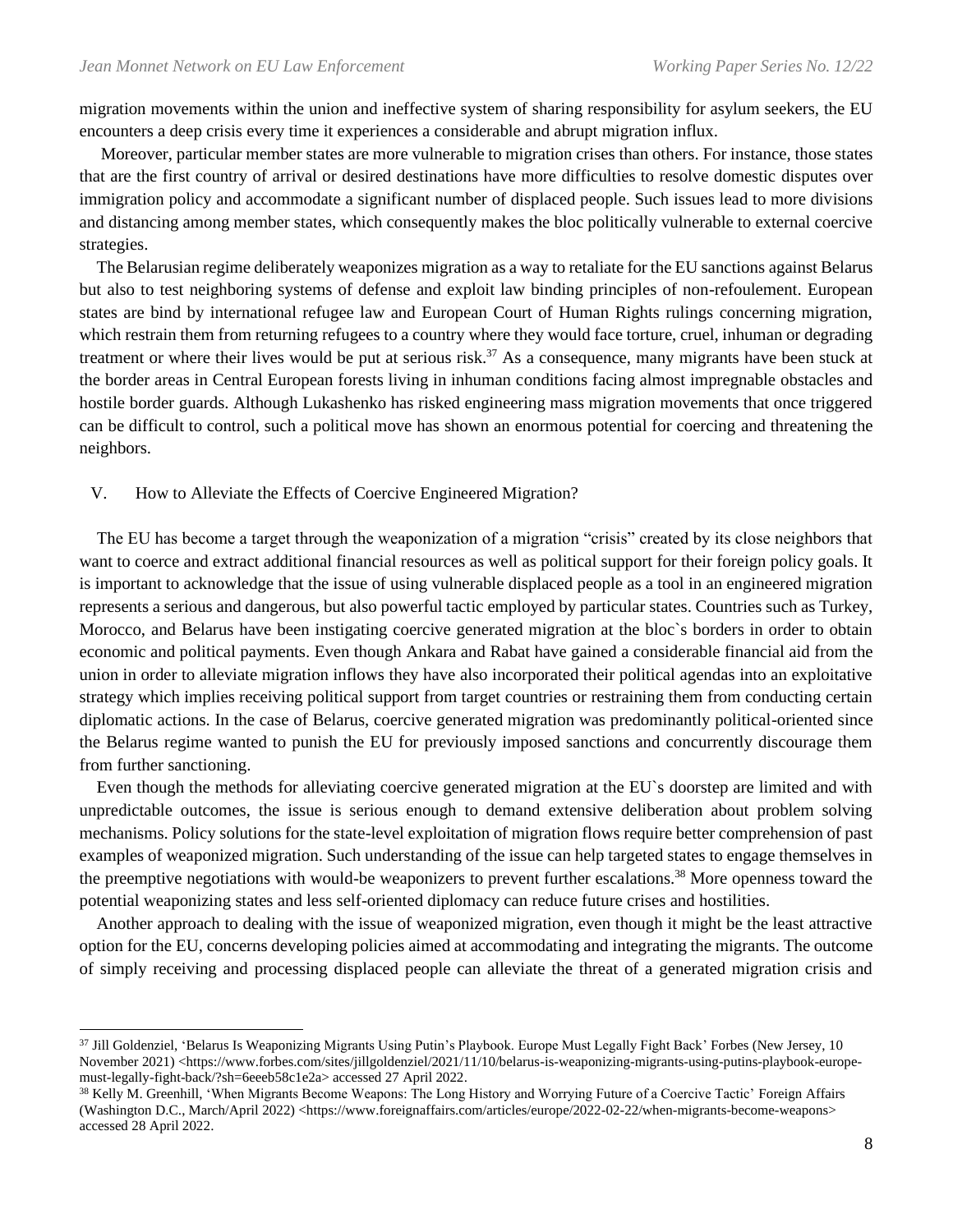diminish coercers` leverage over targeted countries.<sup>39</sup> Migration crises can be perceived as a window of opportunity for the EU to continue developing more effective asylum and integration systems rather than an occasion to waste resources on border fortifying and detention systems that lead to dehumanization of migrants and tackling only the symptoms of the crisis.<sup>40</sup> Member states have to relocate more resources to asylum proceedings in order to establish effective asylum management that implies efficient scheduling of asylum hearings and further focusing on the integration process of those who are granted asylum and disregarding those without valid asylum claims.<sup>41</sup>

 Deeply rooted fear of future migration crisis that the EU officials have openly manifested is not really caused by the number of people who seek for better life in Europe but the electorate's anxiety concerning migration and its xenophobic sentiments, as well as the governments' worry of the division and chaos that a migration crisis causes within the bloc and the member states individually, which makes any threat with migration influx highly successful.<sup>42</sup> Indeed, the Belarusian engineered crisis included around several thousand people, which is an insignificant fraction of overall EU asylum statistics, however, the distress effect that migration influx has on communities within the bloc presents a bigger issue than the figures themselves.

 The distribution of wealth and the level of vulnerability differs across the EU. Wealthier countries and those that are not directly exposed to the migration influx are often reluctant to help other, more vulnerable member states to deal with the security and political issues caused by the inflow of displaced people. The 2015-2016 migration crisis has revealed the EU`s inability to enforce a more comprehensive relocation scheme that would relieve migration and asylum pressure on first-entry and destination member states and thus establish a solidarity mechanism at the union`s level. Moreover, the EU missed the opportunity to discuss possible integration solutions and the ways of accepting and employing refugees in order to fulfill its labor shortages.<sup>43</sup> Experience has shown that the EU`s border policy by building and fortifying fences and walls on the outer frontiers only addresses the symptoms of a much bigger problem but fails to resolve its vulnerability to the external threats of coercive engineered migration.

#### VI. Conclusions

 State engineered migration as an instrument of coercive state management is much more common than is generally supposed. For instance, such non-traditional coercion strategy has been used more than eighty times since the adoption of the 1951 Refugee Convention with a successful outcome in over half the time.<sup>44</sup> When it comes to the coercers, usually weaker, economically and militarily inferior states with authoritarian tendencies have been more prone to use displaced people as a unique weapon for gaining political and financial ends against more developed and wealthier liberal democratic countries.<sup>45</sup> States that apply the concept of weaponized migration resort to this kind of warfare strategy due to its effectiveness and potency but also because of its availability and cost-effective nature compared to other methods of coercion and warfare.

 The EU has experienced serious internal crises as a result of coercive engineered migration instigated by certain neighboring countries. Regimes in Turkey, Morocco, and Belarus have found a powerful tool to coerce and blackmail the bloc in order to satisfy their own political and economic objectives. Such a potent instrument that requires a stateled strategy of generated migration crisis possesses manipulative and exploitative characteristics. In order to alleviate or prevent future coercions, the EU has to act to protect its values and ideas which focus on respect of the international

<sup>39</sup> Ibid.

<sup>40</sup>Evgenia Kouniaki, 'Weaponizing Refugees at the Land Borders of Evros: Constructing the Other Through Fear and Danger' University of Oxford: Faculty of Law (Oxford, 3 June 2021) <https://www.law.ox.ac.uk/research-subject-groups/centre-criminology/centrebordercriminologies/blog/2021/06/weaponizing> accessed 1 May 2022.

<sup>41</sup> Goldenziel (n 37)

<sup>42</sup> Mascareñas (n 5)

<sup>43</sup> Hall, Fleming and Shotter (n 34) <sup>44</sup> Greenhill (n 38)

<sup>45</sup> Ibid.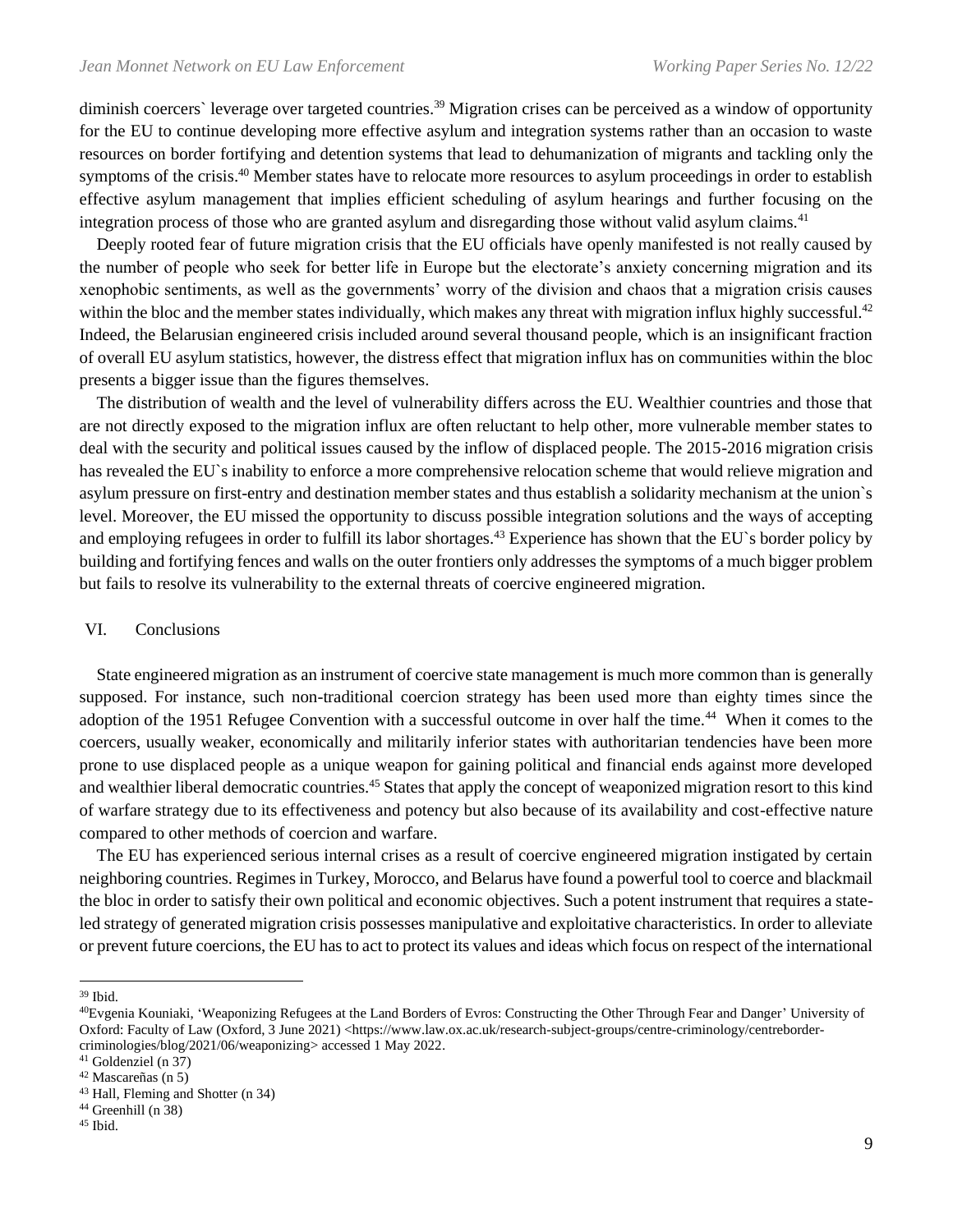rule of law, human rights, and protection of vulnerable refugees. Furthermore, the union has to enforce more efficient methods of collective security and measures for sharing responsibilities especially in the field of asylum procedures and refugees` integration. Only a united and proactive EU can prevail in the struggle against its exploitative neighbors, which requires constant improvement of existing diplomacy and negotiation systems as well as internal reforms for better coordination in the political and economic areas at both national and union level.

# **References**

Becatoros E, '3 years on, what's become of the EU-Turkey migration deal?' (AP News, 20 March 2019) <https://apnews.com/article/2eb94ba9aee14272bd99909be2325e2b> accessed 31 March 2022.

'Belarus: Alexander Lukashenko and 14 other officials sanctioned over ongoing repression' (Council of the EU, 6 November 2020) <https://www.consilium.europa.eu/en/press/press-releases/2020/11/06/belarus-alexandrlukashenko-and-14-other-officials-sanctioned-over-ongoing-repression/> accessed 25 April 2022

Casey N and J Bautista, `'Come On In, Boys': A Wave of the Hand Sets Off Spain-Morocco Migrant Fight' The New York Times (New York City, 2 June 2021) <https://www.nytimes.com/2021/06/02/world/europe/spain-ceutamigrants-morocco.html> accessed 22 April 2022

'Country Profiles: Morocco' (Migrants & Refugees, 2020) <https://migrants-refugees.va/country-profile/morocco/> accessed 22 April 2022

`Erdogan tells EU envoys bloc ignored Turkey's efforts to improve ties` (Reuters, 13 January 2022) <https://www.reuters.com/world/middle-east/erdogan-tells-eu-envoys-bloc-ignored-turkeys-efforts-improve-ties-2022-01-13/> accessed 13 April 2022

'EU-Turkey statement, 18 March 2016' (European Council. 18 March 2016) <https://www.consilium.europa.eu/en/press/press-releases/2016/03/18/eu-turkey-statement/>accessed 31 March 2022

Frantzman S, 'Turkey weaponizes refugees against Europe' (The Hill, 3 October 2020) <https://thehill.com/opinion/international/486291-turkey-weaponizes-refugees-against-europe/> accessed 30 March 2022

Goldenziel J, 'Belarus Is Weaponizing Migrants Using Putin's Playbook. Europe Must Legally Fight Back' Forbes (New Jersey, 10 November 2021) <https://www.forbes.com/sites/jillgoldenziel/2021/11/10/belarus-is-weaponizingmigrants-using-putins-playbook-europe-must-legally-fight-back/?sh=6eeeb58c1e2a> accessed 27 April 2022

Greenhill K, 'Strategic Engineered Migration as a Weapon of War' (2008) 10(1) Civil Wars <https://doi.org/10.1080/13698240701835425> accessed 29 March 2022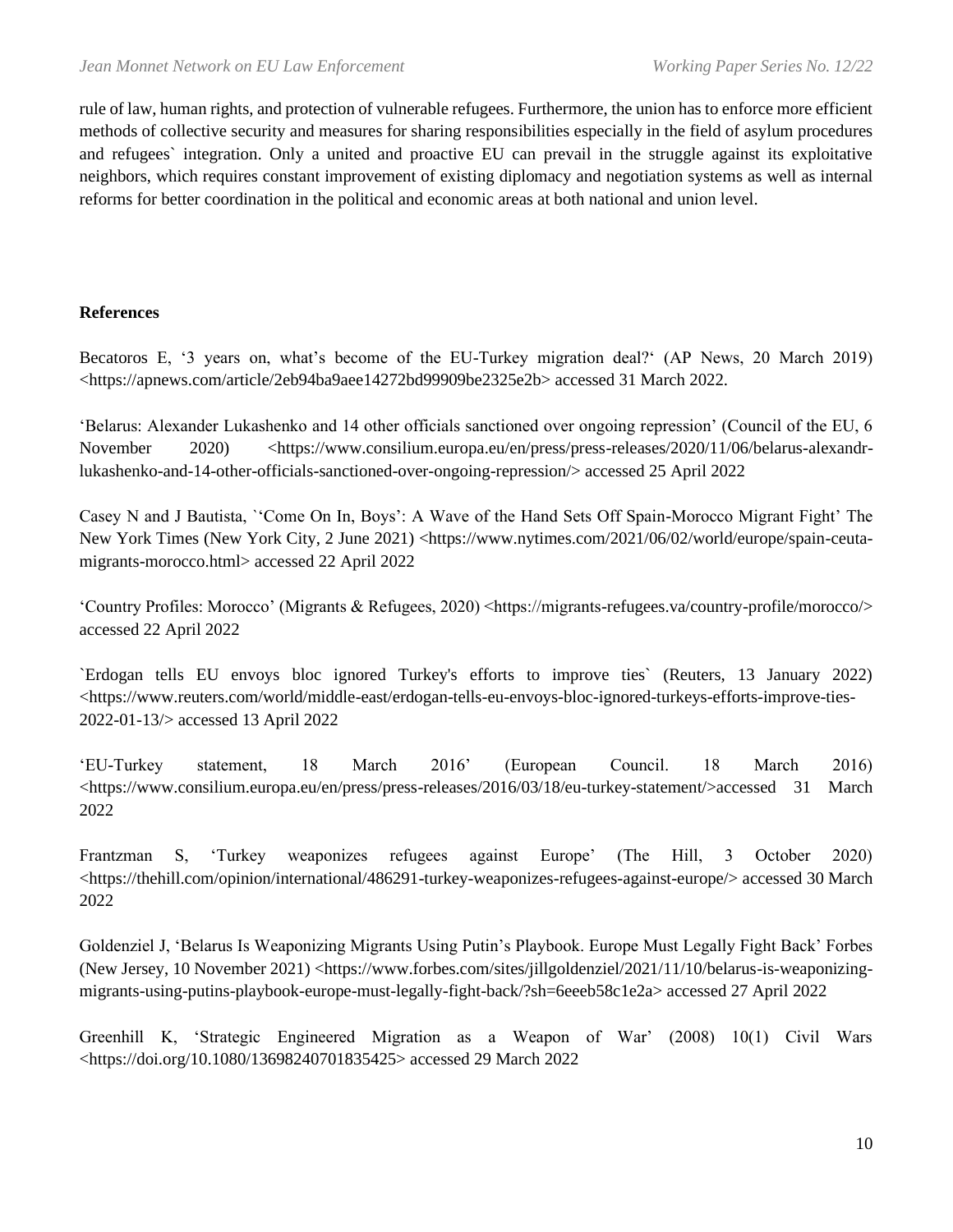Greenhill K, 'When Migrants Become Weapons: The Long History and Worrying Future of a Coercive Tactic' Foreign Affairs (Washington D.C., March/April 2022) <https://www.foreignaffairs.com/articles/europe/2022-02- 22/when-migrants-become-weapons> accessed 28 April 2022

Habeeb M, Power and Tactics in International Negotiation: How Weak Nations Bargain with Strong Nations (Baltimore, MD: The Johns Hopkins UP 1988)

Hall B, S Fleming and J Shotter, 'How migration became a weapon in a 'hybrid war'' Financial Times (London, 5 December 2021) <https://www.ft.com/content/83ece7e4-cc71-45b5-8db7-766066215612> accessed 26 April 2022

Henley J, A Roth and J Rankin, 'Latvia and Lithuania act to counter migrants crossing Belarus border' The Guardian (London, 10 August 2021) <https://www.theguardian.com/world/2021/aug/10/latvia-and-lithuania-act-to-countermigrants-crossing-belarus-border> accessed 27 April 2022

Jennequin A, `TURKEY AND THE WEAPONIZATION OF SYRIAN REFUGEES` (Brussels International Center, January 2020) <https://www.bic-rhr.com/sites/default/files/inline-files/ME%20Policy%20Report%20-%20Turkey%20and%20the%20Weaponization%20of%20Syrian%20Refugees%20-%20Jan%202020.pdf> accessed 5 April 2022

Kalin I, 'An updated migration deal can revitalise Turkey-EU relations' (ECFR Council, 19 March 2021) <https://ecfr.eu/article/an-updated-migration-deal-can-revitalise-turkey-eu-relations/> accessed 8 April 2022

Kouniaki E, 'Weaponizing Refugees at the Land Borders of Evros: Constructing the Other Through Fear and Danger' University of Oxford: Faculty of Law (Oxford, 3 June 2021) <https://www.law.ox.ac.uk/research-subjectgroups/centre-criminology/centreborder-criminologies/blog/2021/06/weaponizing> accessed 1 May 2022

Loescher G, Refugee Movements and International Security, (London: International Institute for Strategic Studies 1992)

Mascareñas B, 'Ceuta: The weaponisation of migration' CIDOB (Barcelona, May 2021) <https://www.cidob.org/en/publications/publication\_series/opinion/2021/ceuta\_the\_weaponisation\_of\_migration> accessed 26 March 2022

Peltier E, 'Spain Sends Troops to African Enclave After Migrant Crossings Jump' The New York Times (New York City, 18 May 2021) <https://www.nytimes.com/2021/05/18/world/europe/spain-migrants-ceuta-morocco.html> accessed 22 April 2022

Stanicek B, 'Turkey's military operation in Syria and its impact on relations with the EU' (European Parliamentary Research Service, November 2019) <chromeextension://efaidnbmnnnibpcajpcglclefindmkaj/https://www.europarl.europa.eu/RegData/etudes/ATAG/2019/6422 84/EPRS\_ATA(2019)642284\_EN.pdf> accessed 5 April 2022

Steger N, 'The Weaponization of Migration: Examining Migration as a 21st Century Tool of Political Warfare' (2006) Calhoun: The NPS Institutional Archive DSpace Repository